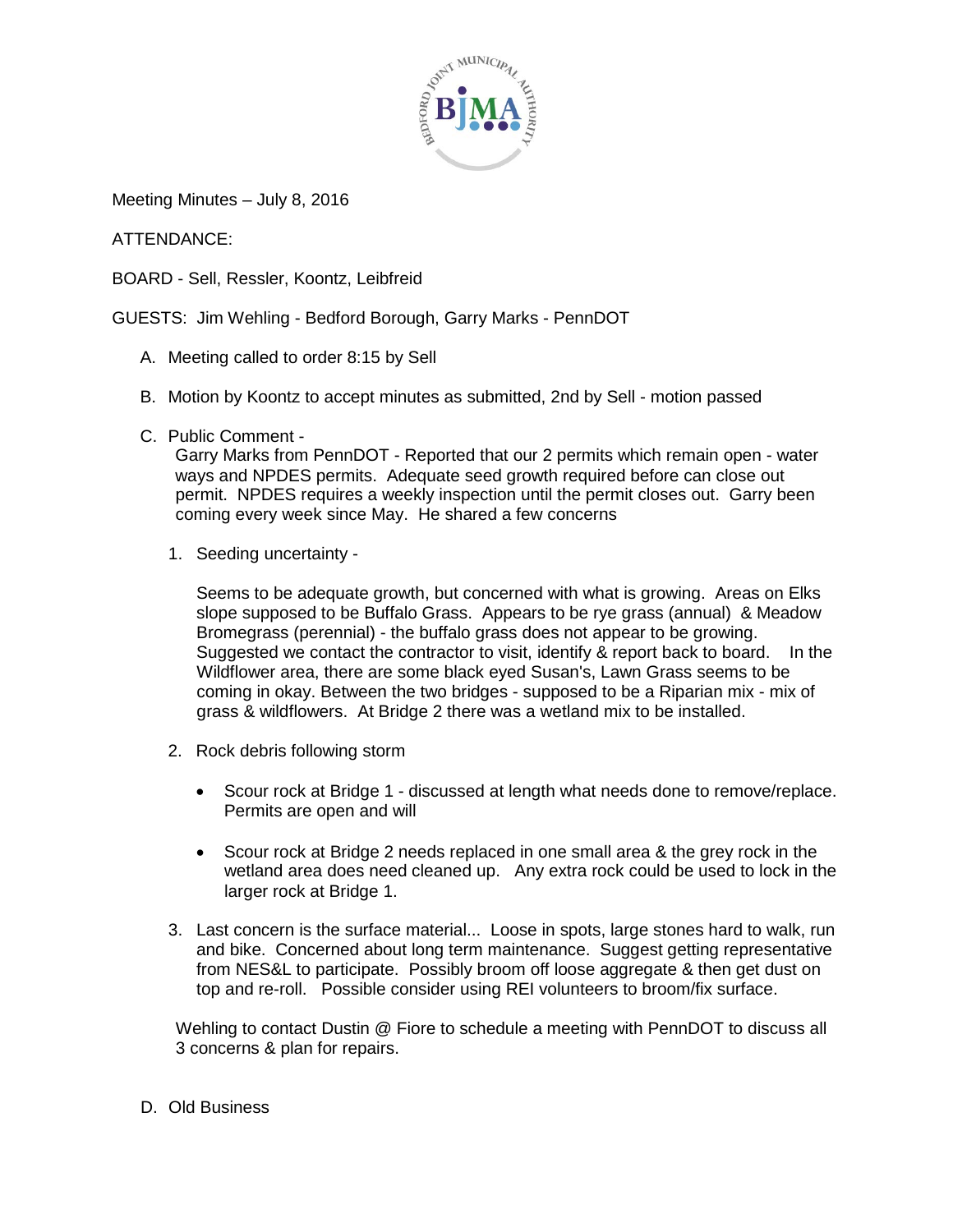- 1. Amenities installation everything done, except for acknowledgement sign. Ordered from Municipal Supply. Aluminum signage. \$83.60 + \$15 shipping. Clark will need to come back to install posts for sign once sign once received.
- 2. Donation Boxes Wehling to check out lower trail boxes.
- 3. Received official notice that we were awarded the 2015 Greenways Grant of 34,650 to help pay for update to study for Northern leg of trail from Fort Bedford to Old Bedford Village/Friendship Village.. CFA agreed to return our 2016 application along with our \$100 additional fee;
- 4. Sell has DCNR progress report to complete & return. Wehling to complete & return. Once funding acknowledgement sign installed, will be able to schedule final inspection. Sign was ordered.
- 5. Educational Plaques are completed & ready to be installed. \$7 each & created 2 copies of each board. Maps, Acknowledgement and Rules are being reprinted for Elks end.
- 6. Fence Post Sponsorships have 11 more. Wehling will order & get installed.
- 7. Guard Rail completed.
- 8. Decorative Rocks/Boulders we did not identify where to locate. Sell/Wehling will coordinate pickup & storage at RV lot if that is agreeable with Trudy
- 9. Bike Racks MDL willing to build the bike racks, working on design & cost.
- 10. Playground discussion Ressler & Chisty Monsour met with the owners of the Museum. While the equipment from Coverlet Museum is available, it is not a good option for us, due to cost of equipment -  $$6,000 + cost$  to uninstall/reinstall + while equipment is in good shape & relatively new, it is designed for pre-school age children. Leibfreid will let Elks board know & see if the Elks wants to continue with push for a playground now or not.
- 11. Joint Fundraiser with Bedford County Humane Society Have not heard back about possible addition of a trail walk. Wehling will reach out to Allen Harr again. Event coming up on August 12<sup>th</sup>, not in September.
- 12. Having Township consider running roller along trail no longer needed, as we are looking at other options relative to the trail surface.
- E. New Business
	- 1. Bridge Plaques to be installed ASAP for sponsors, Ressler will notify sponsors so can plan photo/dedication.
	- 2. Update to Study for Northern Segment. Motion by Ressler to hire Keller to do study. 2nd by Leibfreid. Motion carried. Need to await grant paperwork prior to notifying Keller. Wehling already reached out to OBV and will reach out to Randy Rhodes from Friendship Village just to keep up to date on plans for study. Wehling will also contact the one property owner at end of Davidson Street to discuss the project.
	- 3. Need Sponsorship plaques for Fiore which will need installed on the kiosk at Springs trailhead. Wehling to order 2 - 2" X 6 " bronze plaques. Approx \$200 each.
	- 4. Concern with Springs ATV usage on trail. Wehling to talk to Dave Swartzel. Will discuss a placard to put on ATVs to establish "authorized trail use" status.
	- 5. Pet Bags need to order more. Cost for 1000 is \$102 + shipping. Ressler to send link to Brad to order.
- F. Reports of Officers
	- a) Chairman Santa Run discussion. Will talk to Rotary to see if they want to do anything this year.
	- b) Vice Chairman Elks happy with mowing around hole #6.
	- c) Secretary Updated Letterhead forward to Sell. Contacted Keith Landis about BJMA email. Motion by Sell to pay Keith Landis for setting up info email address.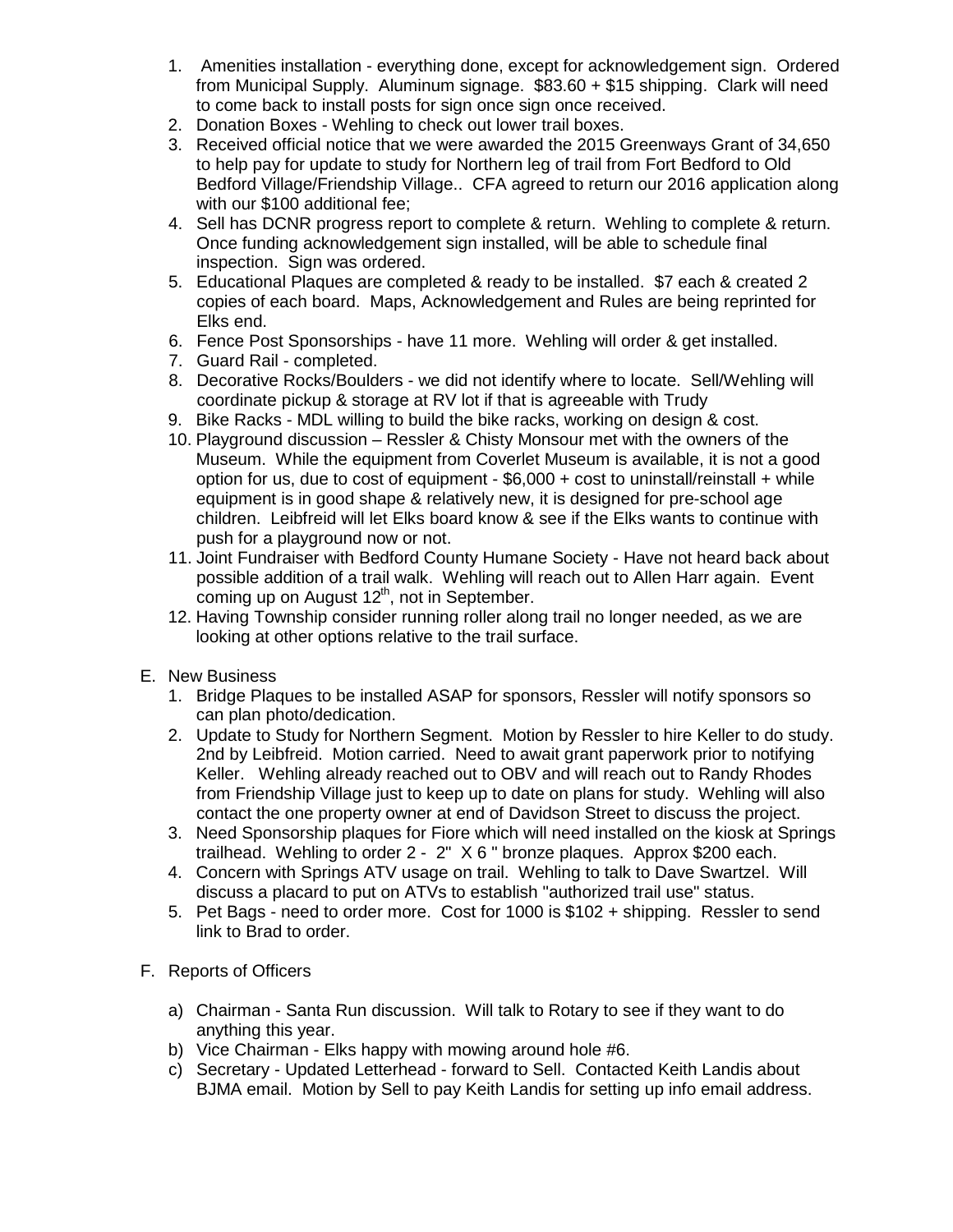2nd by Koontz. Motion carried. Ressler to contact Keith to update email addresses on website to point to new info address.

- d) Treasurer Presented Treasurer's Report see attached
- e) Secretary-Treasurer N/A

Motion by Ressler to adjourn meeting at 10:11 AM. Motion carried. Meeting adjourned.

Next meeting will be August 12th, 2016 @ 8:15 AM at the Penn Square Center Conference Room.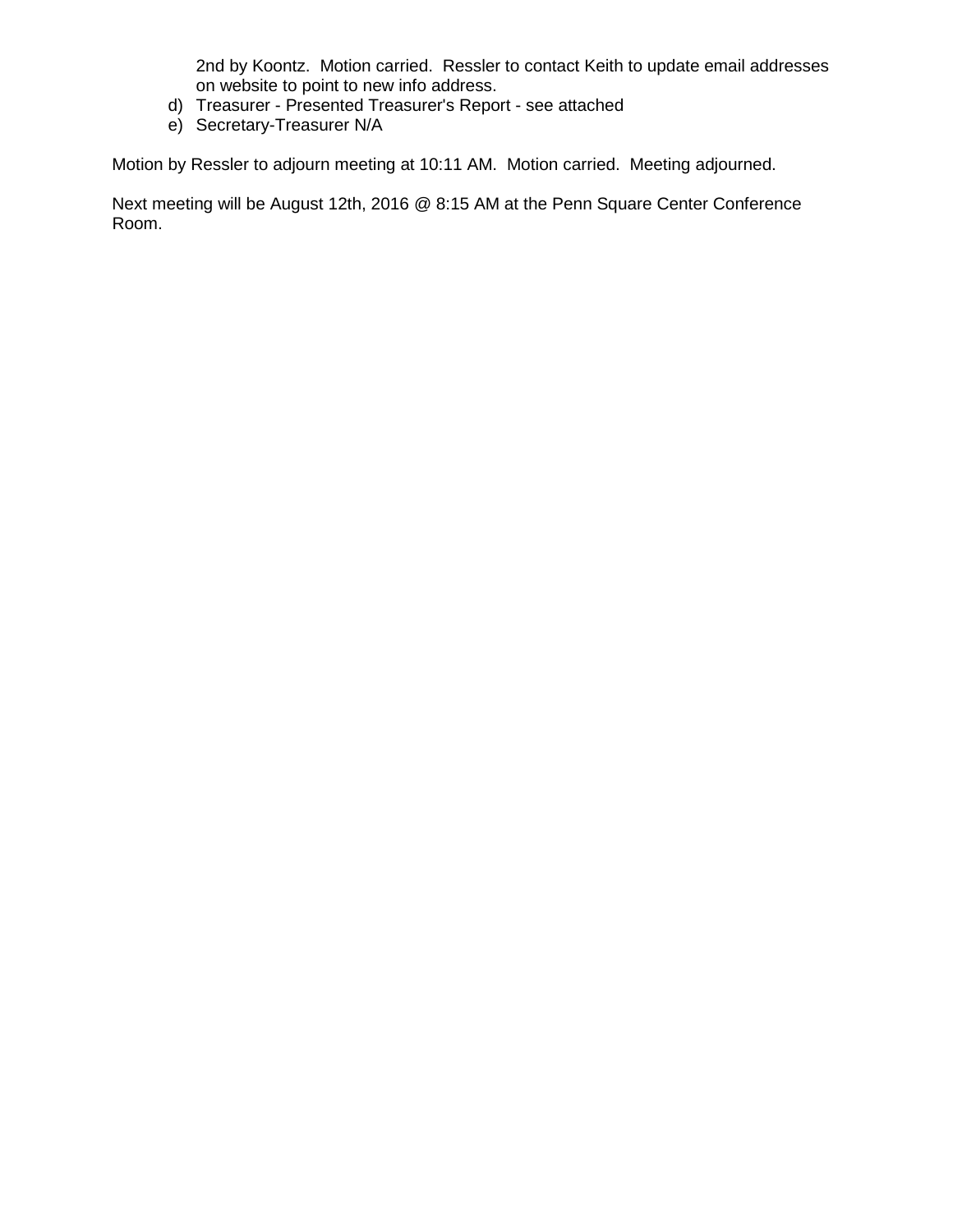## **BJMA** 7/8/2016

. . . . . . . . .

| <b>Current checking</b><br><b>Current savings</b>                 | 1,080<br>39,531                 |  |
|-------------------------------------------------------------------|---------------------------------|--|
| Total                                                             | <u>40,611</u>                   |  |
| Transfer savings to checking                                      | 9,300                           |  |
| <b>Funds deposited</b>                                            |                                 |  |
| Dean Lemley<br>Fence plaques 4@\$60<br>Interest                   | 1,500<br>240<br>$\underline{6}$ |  |
| <b>Total deposits</b>                                             | <u>1,746</u>                    |  |
| <b>Disbursements</b>                                              |                                 |  |
| <b>Clark Contractors Inc.</b><br>Commonwealth Financing Authority | 10,950<br>100                   |  |
| <b>Total Disbursements</b>                                        | .050                            |  |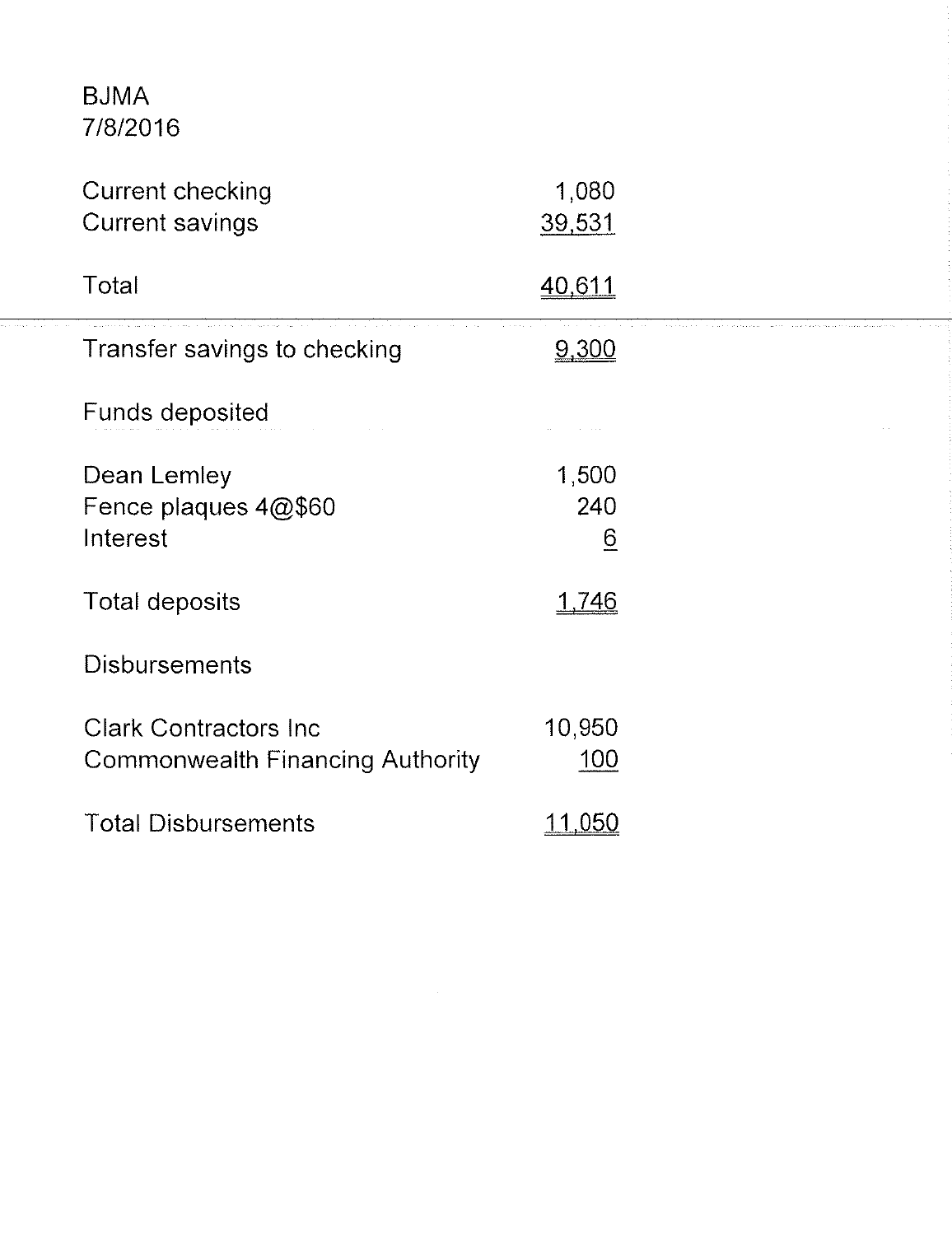## Bedford Joint Municipal Authority<br>Profit & Loss<br>April through June 2016

|                                                                                           | Apr - Jun 16                            |  |
|-------------------------------------------------------------------------------------------|-----------------------------------------|--|
| Income<br>Bedford Borough<br><b>Bedford Township</b><br>Grants<br>Sponsorships<br>Fencing | 5,500<br>5,500<br>3,000<br>480<br>1,500 |  |
| Pet Waste Baggies<br><b>Total Sponsorships</b>                                            | 1980                                    |  |
| Interest Income                                                                           | 17                                      |  |
| Total Income                                                                              | 15,997                                  |  |
| Expense<br>Trail construction<br>Permits<br>Enhancements                                  | 100<br>25,614                           |  |
| <b>Total Trail construction</b>                                                           | 25,714                                  |  |
| Advertising<br>Repairs and Maintenance                                                    | 245<br>102                              |  |
| <b>Total Expense</b>                                                                      | 26,060                                  |  |
| Net Income                                                                                | (10, 063)                               |  |